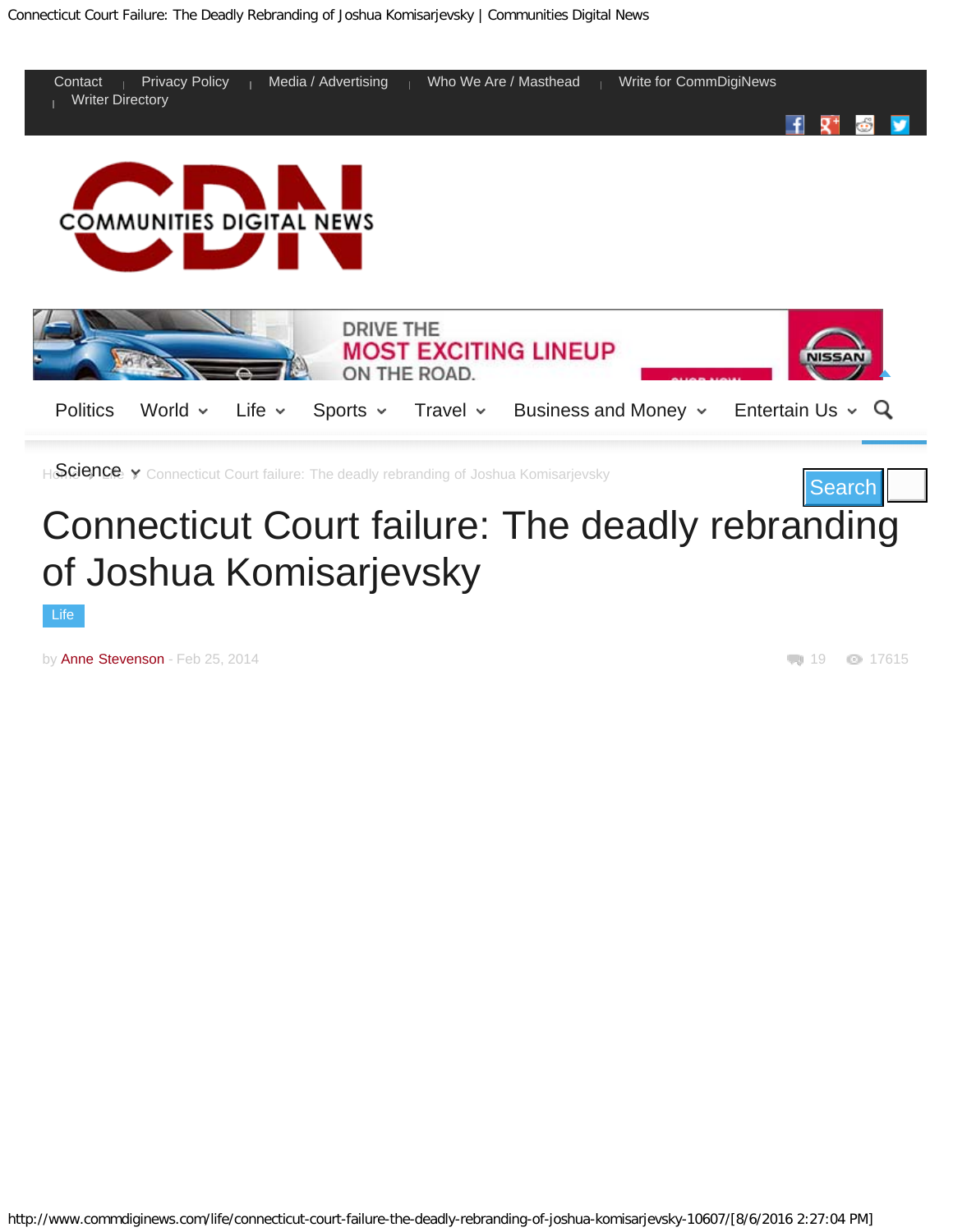

*Joshua Komisarjevsky - News File images*



**CONNECTICUT**, February 25, 2014 — For most of Joshua Komisarjevsky's life, he had been a career criminal. Yet in May of 2007, the newly paroled Komisarjevsky strolled into New Britain Family Court wearing a GPS monitoring bracelet and obtained sole custody of his 5-year old child with the help of Connecticut's Department of Corrections. Two months later, Komisarjevsky was arrested for his part in brutal triple slayings of Hayley Petit, 17, Michaela Petit, 11, and their mother, Jennifer Petit.

The State of Connecticut was aware that Komisarjevsky had targeted the girls in his own family for years. The State not only failed to press criminal charges against him before he became one of the most infamous killers in Connecticut history, it also handed him custody of his daughter.

Even after the high profile case of Komisarjevsky, the State's Judicial Branch has made few changes to rectify horrifying lapses.

#### **"Cold, Calculated Predator" or Responsible Father?**

Komisarjevsky first appeared on the State's case rolls as a child victim of violent crimes. Later, the State classified him as both a dangerous offender and a "responsible father."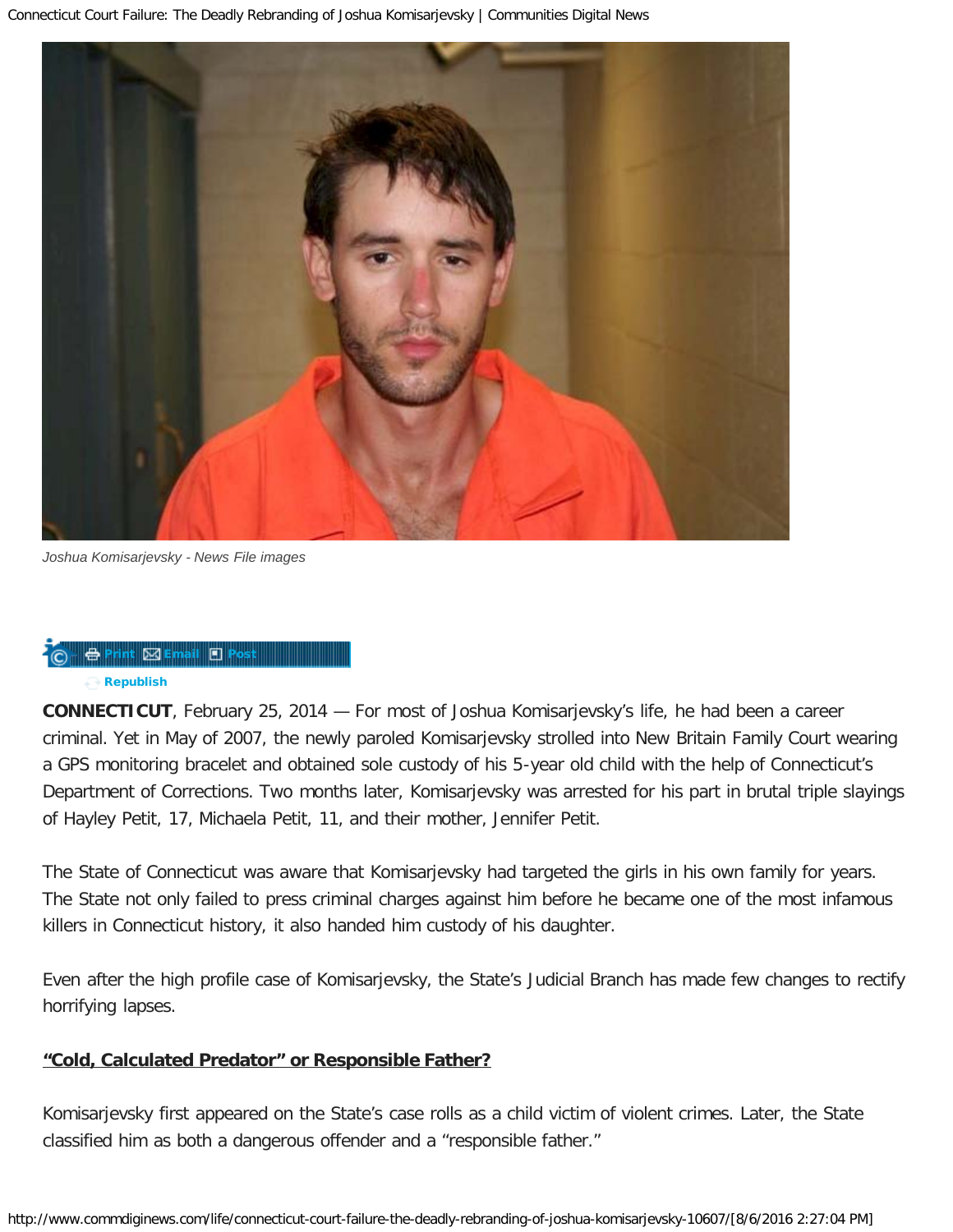The transformation first began in a Bristol, Connecticut courtroom in 2002, where Komisarjevsky had just pled guilty to nighttime burglary. In the hearing, Komisarjevsky admitted he broke into homes wearing night vision goggles when he knew the residents would be home.

[Court transcripts](http://www.cga.ct.gov/2007/JUDdata/Tmy/2007ZZ-00000-R000911-Joshua%20Komisarjevsky%20Sentencing%20Transcript-TMY.pdf) show that Jennifer Norton, Komisarjevsky's [16-year-old girlfriend,](http://www.thedailybeast.com/articles/2010/11/10/steven-hayes-death-sentence-inside-the-mind-of-a-monster.html) brought their newborn baby to Komisarjevsky's sentencing hearing.

 $\triangleright$ 

During the sentencing, authorities laid out Komisarjevsky's extensive criminal history, which included dozens of burglaries, arson, theft, drugs, and rape, some of which had never been criminally prosecuted.

On the other hand, a friend of the couple's who did not wish to be identified on the record described Josh as a mild mannered "sweetheart" who was likely unaware of Jennifer's real age (15) at the time they began dating. The friend said Josh was never violent and good to Jennifer, but that both young parents struggled with drug addiction.

[Komisarjevsky apparently wanted](http://www.cga.ct.gov/2007/JUDdata/Tmy/2007ZZ-00000-R000911-Joshua%20Komisarjevsky%20Sentencing%20Transcript-TMY.pdf) to show Bristol Superior Court his positive side, telling the court his reason for cooperating with law enforcement before the hearing:

"…the only reason why I did it was because my daughter was supposed to be born within the week, and I wanted a chance to start over and to start a new leaf, I guess you could say…I only pray that I have the opportunity to be able to raise my daughter in the love and the faith that now has new meaning to my life."

Defense attorney William Gerace [argued](http://www.cga.ct.gov/2007/JUDdata/Tmy/2007ZZ-00000-R000911-Joshua%20Komisarjevsky%20Sentencing%20Transcript-TMY.pdf) for leniency, noting that Komisarjevsky had been on the radar of the Department of Children and Families as both a child victim and a child predator. As a child, Komisarjevsky and his sister had allegedly been repeatedly raped and assaulted by their foster brother, now a sex offender convicted for the rapes of other child victims. DCF records show Komisarjevsky later sexually assault other children, including [his own sister.](http://articles.courant.com/2011-10-31/news/hc-komisarjevsky-penalty5-1101-20111031_1_benedict-komisarjevsky-jude-komisarjevsky-joshua-komisarjevsky)

The mental injuries from Komisarjevsky's troubled childhood were very real and disabling, but not readily apparent to the naked eye. Komisarjevsky's parents not only denied him treatment, they blamed their injured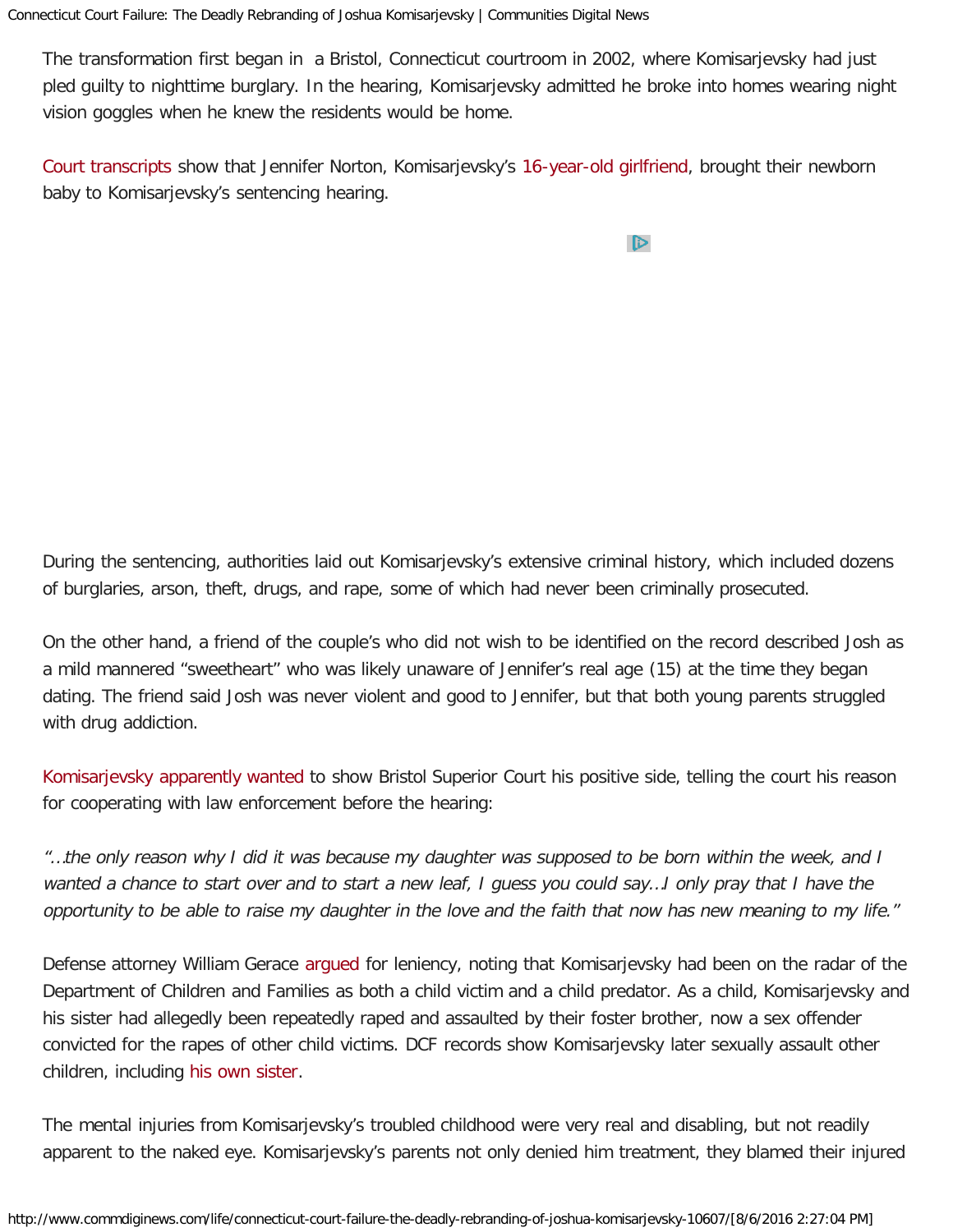son for his inability to [pray his medical conditions away,](http://articles.courant.com/2011-10-31/news/hc-komisarjevsky-penalty5-1101-20111031_1_benedict-komisarjevsky-jude-komisarjevsky-joshua-komisarjevsky/2) and over time those wounds festered.

The Court did not accept Gerace's tale or Komisarjevsky's fatherhood redemption story. Instead, Judge Bentivegna said:

"You don't seem to be somebody that's, in terms of committing burglaries, an addict just trying to get the money for a quick fix…What you do seem like is somebody who is a predator, a calculated, cold-blooded predator that decided that nighttime residential burglaries was your way to make money."

Judge Bentivegna [recorded](http://www.cga.ct.gov/2007/JUDdata/Tmy/2007ZZ-00000-R000911-Joshua%20Komisarjevsky%20Sentencing%20Transcript-TMY.pdf) serious concerns about the danger the offender father posed to society. Bentivenga then sentenced Komisarjevsky to at least nine years in prison. Some of the conditions of Komisarjevsky's eventual release included that he have no contact with his victims, pay child support, attend school, and finally that he undergo the mental health evaluation and treatment. Unfortunately, however, the State never enforced the requirement for mental health evaluation and treatment.

Komisarjevsky was ordered to pay child support despite the fact that the State had not legally confirmed that Jennifer's daughter was Komisarjevsky's child. It was not until August 2003 when Komisarjevsky signed [the](http://www.scribd.com/doc/194782665/Komisarjevsky-Paternity-Case-and-Parole-Records) [paternity acknowledgement](http://www.scribd.com/doc/194782665/Komisarjevsky-Paternity-Case-and-Parole-Records) from his jail cell, establishing his legal status as the child's father.

Based on the paternity acknowledgement, Komisarjevsky was now a troubled father with child support debts that would begin mounting the second he was released. The only way to escape child support requirements – the only debt one can be jailed for not paying – would be to reconcile with Jennifer or to gain custody, which would require that Jennifer pay Komisarjevsky child support.

#### **Offender Friendly Programs Help Offender Get Custody, Control of Victims**

From the time Komisarjevsky's daughter was born, the State consistently demonstrated a lack of understanding that Komisarjevsky could not be both a cold, calculated, mentally ill convicted predator and a fit parent.

The child support order did not include an investigation of whether Komisarjevsky had conceived his daughter while violating the State's [statutory rape laws.](http://www.jud.ct.gov/lawlib/law/rape.htm) It did, however, effectively sentence two young girls to 18 years of contact with the "cold calculated predator."

At the age of 16, Jennifer's teenage life was anything but typical, even for a teen mom. Although Jennifer was barely old enough to buy a gun and hadn't yet graduated high school, she may have had more hands on experience practicing law than many law school graduates preparing for the bar exam.

## *"We were not on good terms. He's been fighting ever since [our daughter] was born for*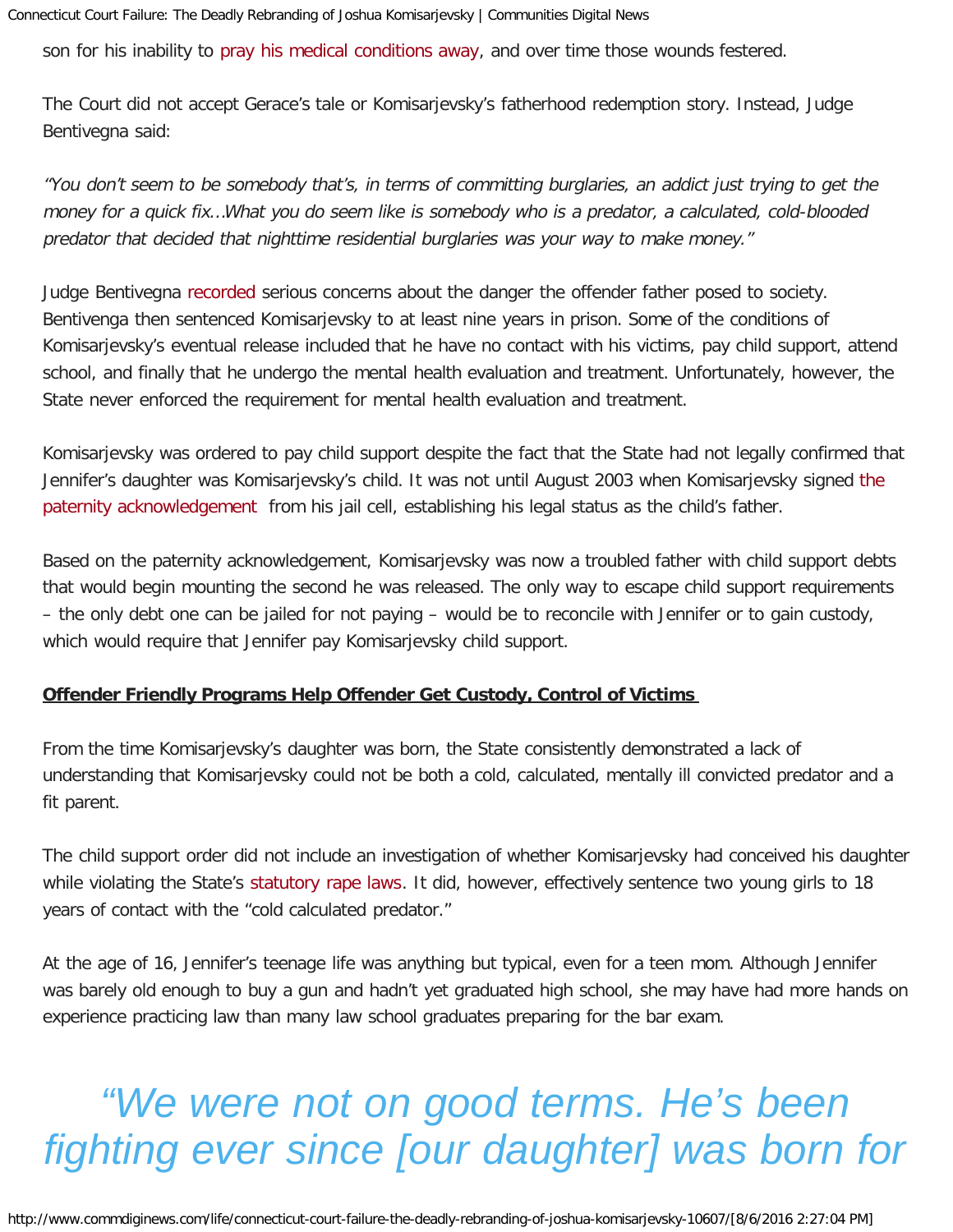## *her to be with him," Jennifer [told the Hartford](http://articles.courant.com/2007-07-27/news/0707270506_1_family-court-custody-child-support) [Courant](http://articles.courant.com/2007-07-27/news/0707270506_1_family-court-custody-child-support) in 2007. "I did not want him with her at all. I wouldn't take her to prison to visit him. … I didn't want her with a dangerous criminal."*

Court records show that Komisarjevsky began filing motions from his jail cell in 2005 to sue for custody and control of Jennifer's child. As an incarcerated offender, Komisarjevsky was eligible for state sponsored assistance with his court cases. Jennifer received no such assistance. While incarcerated, Komisarjevsky was shuttled back and forth from the prison to the family courts in shackles as he successfully petitioned for custody and visitation.

Despite her lack of education and world experience, Jennifer hung on to sole custody until September 2005, when Judge James Graham [awarded the prisoner joint custody.](http://articles.courant.com/2007-07-27/news/0707270506_1_family-court-custody-child-support) Upon Komisarjevsky's release, Graham's orders forced Jennifer to drop her toddler off with Komisarjevsky and his parents every other weekend in a quasi-supervised visitation arrangement.

By 2007, Komisarjevsky was placed on work release and was living in a halfway house where he met Steven Hayes, his co-conspirator in the Petit murders. [Parole records](http://www.scribd.com/doc/194782665/Komisarjevsky-Paternity-Case-and-Parole-Records) show that parole officer Abigail Cintron fitted Komisarjevsky with an electronic monitoring bracelet so that he could begin working a construction job. Not long after, Komisarjevsky began leading Narcotics Anonymous meetings at the Institute of Living. He spent much of his free time with his new teenage girlfriend, Caroline Mesel.

## *"We went to the mall a lot, or we'd just drive around and go to my house or his as he had to wear an ankle bracelet," [said Caroline.](http://radaronline.com/exclusives/2011/11/petit-family-killer-joshua-komisarjevsky-great-dad-ex-girlfriend/)*

Now that Komisarjevsky was free and earning a paycheck, he had to comply with the child support payment requirements of his release. Court records show that in 2007, the State Bureau of Child Support filed motions to garnish Komisarjevsky's wages. At approximately the same time, Komisarjevsky increased his efforts to gain sole custody of his daughter.

[Parole records](http://www.scribd.com/doc/194782665/Komisarjevsky-Paternity-Case-and-Parole-Records) show that in order to bolster his chances of prevailing on his custody claims in family court, Komisarjevsky concealed his mental illness and refused to comply with the terms of his parole which ordered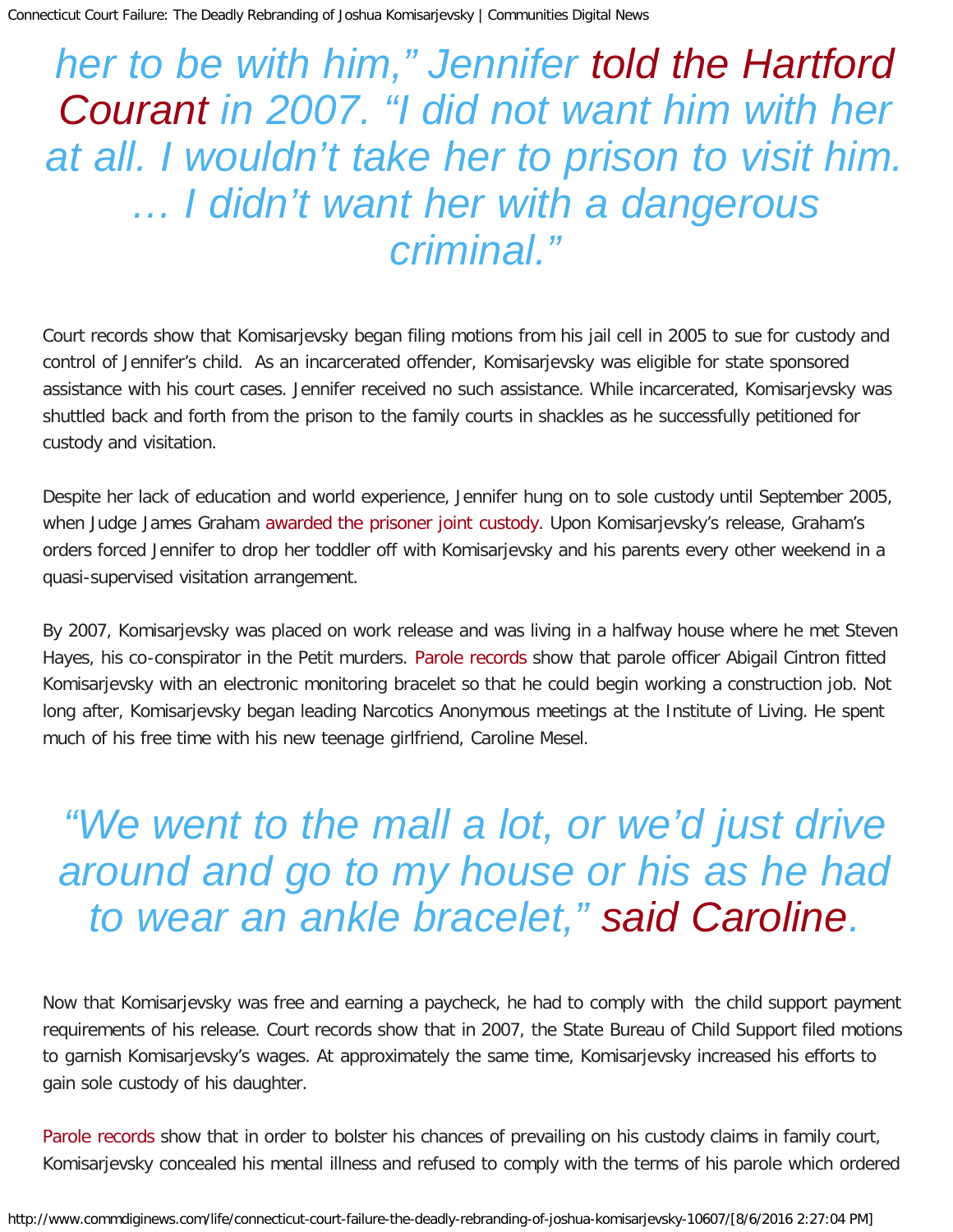him to undergo mental health evaluation and treatment. But since Komisarjevsky's parole officer never brought the violation before the parole board, the dangers posed to his daughter and the public by his untreated mental illness were not a barrier to his release and access to victims.

In fact, [parole records](http://www.scribd.com/doc/194782665/Komisarjevsky-Paternity-Case-and-Parole-Records) show that almost every meeting Komisarjevsky had with his parole officer in 2007 centered around gaining support for his custody fight. Far from raising alarms about Komisarjevsky's dangerous past, [his parole officers encouraged him](http://www.scribd.com/doc/194782665/Komisarjevsky-Paternity-Case-and-Parole-Records) to sue Jennifer for custody and offered referrals to help him with his family court case as a reward for compliance with the terms of his release.

[Parole records](http://www.scribd.com/doc/194782665/Komisarjevsky-Paternity-Case-and-Parole-Records) show that by May 2007, Komisarjevsky was living with his parents and had received the legal support he needed to file an ex parte motion for sole custody with the help of an unnamed attorney. Komisarjevsky told his friends and the court that he was concerned that Jennifer's alleged drug use was affecting her ability to care for their child, and the she was alienating him from his daughter. Jennifer later told [the Courant](http://articles.courant.com/2007-07-27/news/0707270506_1_family-court-custody-child-support) that at the time of the custody hearing, she was hospitalized with a medication issue and was not present to defend herself.

[Despite the fact that](http://articles.courant.com/2007-07-27/news/0707270506_1_family-court-custody-child-support) the new parolee wore a GPS monitor on his ankle to the hearing, Judge Barry Pinkus granted Komisarjevsky's motion for sole custody. Consequently, the child was forced to live with the father she had never known outside of State custody, and the parents he blamed for his crimes in 2002. The next hearing was not scheduled until June. In the meantime, to retain visitation with her daughter, Jennifer signed an agreement which granted her joint custody, but required her child to alternate spending every other night between her home and the Komisarjevsky's.

With the Department of Corrections asleep at the wheel, the court wasn't buying Jennifer's argument that Komisarjevsky was a dangerous criminal who was focused on carrying out a vendetta against her rather than bonding with his daughter.

In June, the Judicial Branch's [family relations counselors](http://articles.courant.com/2007-07-27/news/0707270506_1_family-court-custody-child-support) who work in the Court Support Services Division (CSSD) screened Komisarjevsky's custody case and determined that he and Norton were appropriate candidates for an ill-fated "conflict resolution conference" in August of 2007. The State failed to seize this opportunity to force Komisarjevsky to get help, which proved fatal for the Petits.

#### **The Petit Murders**

On the night of July 22, Komisarjevsky kissed his daughter goodnight and then went out to resume a life of crime with Steven Hayes. Komisarjevsky's mother, Jude, who was home babysitting her grandchild, later testified she knew her son was "[up to no good](http://articles.courant.com/2011-10-31/news/hc-komisarjevsky-penalty5-1101-20111031_1_benedict-komisarjevsky-jude-komisarjevsky-joshua-komisarjevsky/2)" because he was wearing the type of hooded sweatshirt he had typically worn to carry out burglaries in the past. Despite this premonition, Mrs. Komisarjevsky failed to stop her son from going out.

The pair of parolees broke in to the home of Dr. William Petit, who they tied up in the basement and beat brutally. They then tied his wife, Jennifer Hawke-Petit, and his two young daughters to their beds upstairs.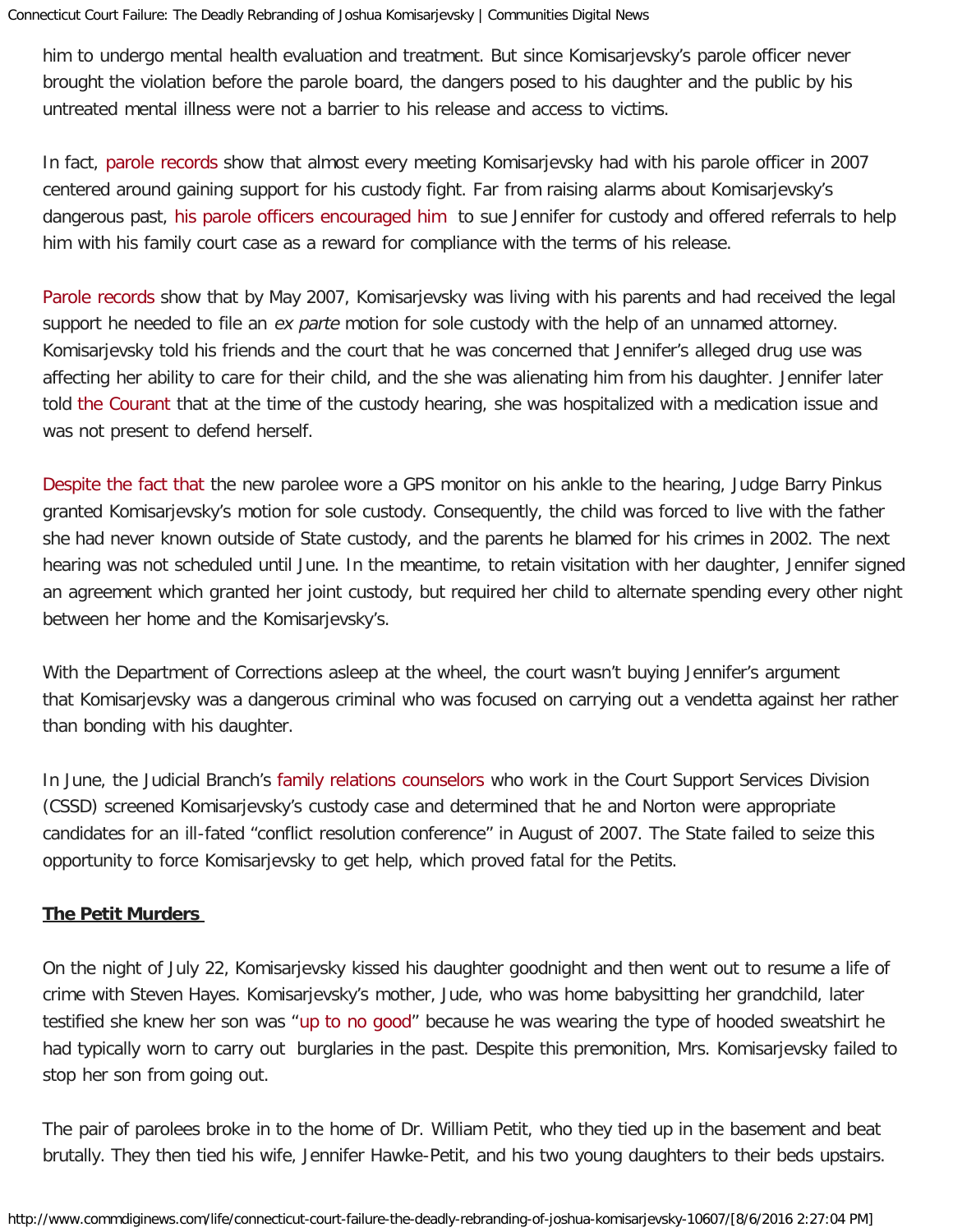Hayes raped Jennifer and Komisarjevsky raped 11-year-old Michaela. At some point, Komisarjevsky drove Jennifer Petit to the bank and [forced her to withdraw \\$15,000—](http://www.cbsnews.com/news/petit-family-murders-alleged-masterminds-ex-girlfriend-says-i-could-have-probably-prevented-it/)the exact amount he believed he needed to carry out his dream of buying the truck that he hoped to use to steal young Caroline Mesel away from her family who had recently moved to Arkansas.

Dr. Petit escaped and went to get help, but it was too late for his family. The convicts strangled Jennifer to death, then burned the house down with Dr. Petit's daughters still tied to their beds inside. Both Michaela and Haley were cremated in their beds.

At Komisarjevsky's sentencing [hearing in 2011,](http://abcnews.go.com/US/girl-testifies-save-dad-home-invasion-killer-joshua/story?id=15017721#.T1OdiJit_wg) he once again blamed the parents he had appointed to raise his child for his heinous crimes, while at the same time invoking the "fatherhood defense" to escape punishment. In a shameless attempt to save his own skin from the death penalty, his attorneys called upon the nine year old to [testify on her father's behalf.](http://abcnews.go.com/US/girl-testifies-save-dad-home-invasion-killer-joshua/story?id=15017721#.T1OdiJit_wg) Despite the child's testimony, and Komisarjevsky was sentenced to death.

#### **BUSINESS AS USUAL AT CT COURTS**

Since the Petit and Mills family murders, there have been no notable major changes in CSSD leadership or the way the courts screen "high conflict" cases.

In December of 2013, [John Louis Lynn,](http://articles.courant.com/2013-12-09/news/hc-manchester-triple-1210-20131209_1_child-support-manchester-police-officer-parking-lot) a repeat violent offender with a long criminal history, walked into his ex-girlfriend Brittany Mill's Manchester, Connecticut apartment upset over the outcome of court hearings pertaining to the support and custody of the couple's 13-month old child. Gunshots erupted, and police arrived to find Lynn standing in the parking lot of Mills' apartment complex holding their son in one hand and a gun in the other. Authorities say Lynn killed Mills, 28, her cousins Kamesha Mills, 23, and Artara Benson, 46. Surrounded by law enforcement, Lynn placed the child on the ground before turning the gun on himself.

In January 2014, over [80 parents t](http://www.commdiginews.com/life/dying-for-custody-part-1-doj-announces-investigation-into-connecticut-court-programs-4659/)estified before a legislative task force alleging that the court's programs and services do not work for consumers. In some cases, the Court has shut these consumers out of their own children's lives while allowing pedophiles and murderers to access their kids. Parents said [corruption,](http://www.commdiginews.com/life/ct-task-force-spars-with-parents-over-billing-fraud-in-family-court-6410/) questionable billing, and conflicts of interest are rife in Connecticut's family courts.

Between the time Komisarjevsky was imprisoned in 2002 and until his arrest for murder, he enjoyed [more](http://abcnews.go.com/US/girl-testifies-save-dad-home-invasion-killer-joshua/story?id=15017721#.T1OdiJit_wg) [than 55 visits](http://abcnews.go.com/US/girl-testifies-save-dad-home-invasion-killer-joshua/story?id=15017721#.T1OdiJit_wg) with his daughter. His rights contrast with statements by many of the parents at the hearing, like [Sunny Kelley](http://communities.washingtontimes.com/neighborhood/heart-without-compromise-children-and-children-wit/2013/feb/28/finding-ground-zero-connecticut-part-i/) and Jerry Mastrangelo, who testified that they had not been allowed to see their children in years, despite the fact that they had no criminal histories and were never found to have maltreated their children.

Perhaps Connecticut's legislators can't mandate morality, but they can shut off public money to those agencies employing the same court industry professionals poaching a living off the backs of the State's most troubled families.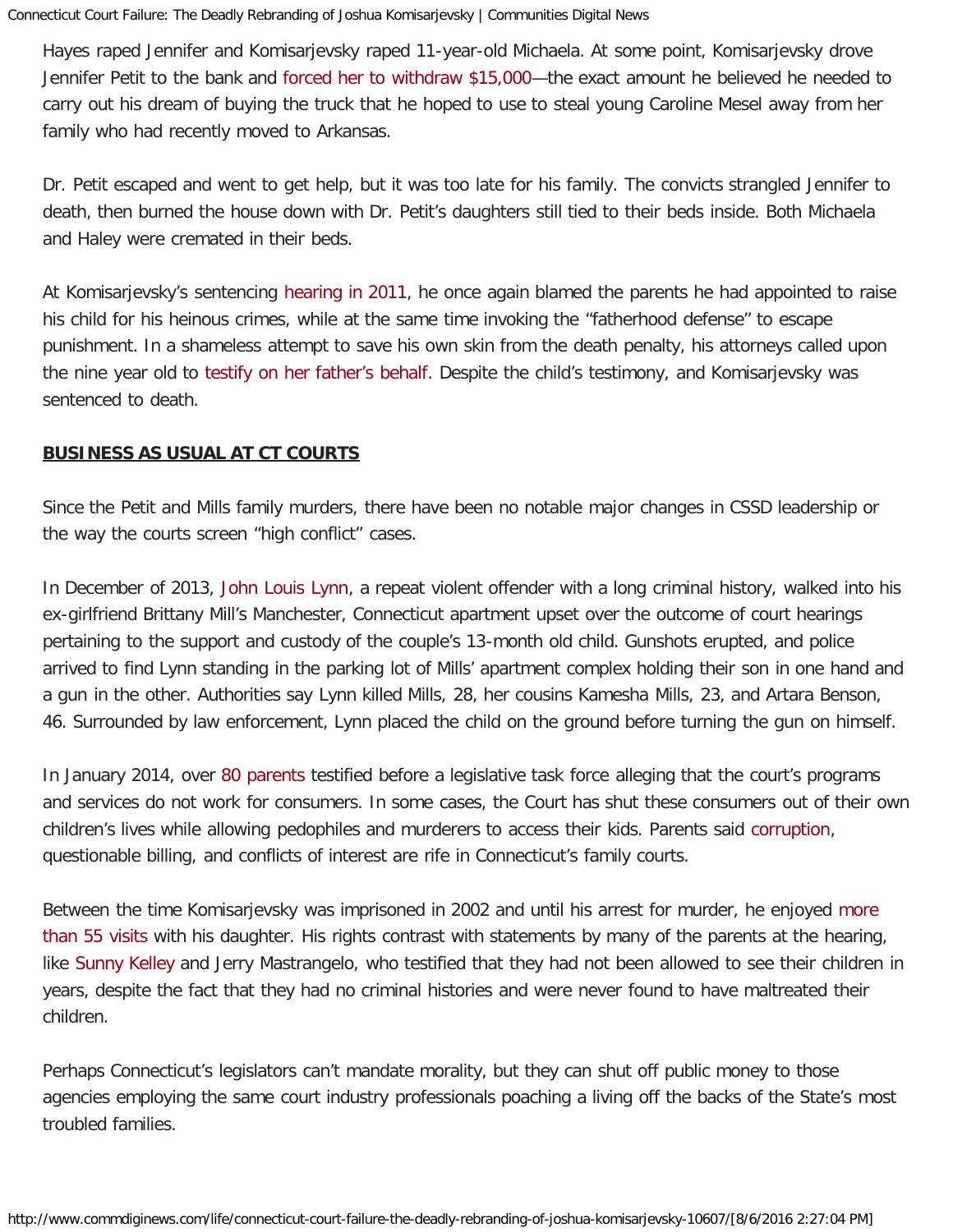Some of these families are literally dying for custody.

[Click here for reuse options!](http://license.icopyright.net/rights/tag.act?tag=3.17572?icx_id=10607) Copyright 2014 Communities Digital News

This article is the copyrighted property of the writer and Communities Digital News, LLC. Written permission must be obtained before reprint in online or print media. REPRINTING CONTENT WITHOUT PERMISSION AND/OR PAYMENT IS THEFT AND PUNISHABLE BY LAW.

Correspondingly, Communities Digital News, LLC uses its best efforts to operate in accordance with the Fair Use Doctrine under US Copyright Law and always tries to provide proper attribution. If you have reason to believe that any written material or image has been innocently infringed, please bring it to the immediate attention of CDN via the e-mail address or phone number listed on the Contact page so that it can be resolved expeditiously.

TAGS [CONNECTICUT](http://www.commdiginews.com/tag/connecticut/) [FAMILY COURT](http://www.commdiginews.com/tag/family-court/) [KOMISARJEVSKY](http://www.commdiginews.com/tag/komisarjevsky/)

#### PREVIOUS ARTICLE

[Yes, I can... President's Obama's abuse of power](http://www.commdiginews.com/politics-2/yes-i-can-presidents-obamas-putin-like-abuse-of-power-10606/)

#### NEXT ARTICLE >

[Freedom of Choice: Bakers, photographers and the NFL are all making choices](http://www.commdiginews.com/politics-2/freedom-of-choice-bakers-photographers-and-the-nfl-are-all-making-choices-10619/)



[Anne Stevenson](http://www.commdiginews.com/author/anne-stevenson/)

## [You Could Win A Grill](https://ads-adseast.yldbt.com/m/0fea/ad/click/?ri=irjigtoynnbqnffczh&lp_url=https%3A%2F%2Fad.doubleclick.net%2Fddm%2Fclk%2F304562231%3B131857502%3Bt)

[This summer! Enjoy Responsibly.](https://ads-adseast.yldbt.com/m/0fea/ad/click/?ri=irjigtoynnbqnffczh&lp_url=https%3A%2F%2Fad.doubleclick.net%2Fddm%2Fclk%2F304562231%3B131857502%3Bt) [HEINEKEN USA. White Plains, NY.](https://ads-adseast.yldbt.com/m/0fea/ad/click/?ri=irjigtoynnbqnffczh&lp_url=https%3A%2F%2Fad.doubleclick.net%2Fddm%2Fclk%2F304562231%3B131857502%3Bt)

[Click for Sweeps](https://ads-adseast.yldbt.com/m/0fea/ad/click/?ri=irjigtoynnbqnffczh&lp_url=https%3A%2F%2Fad.doubleclick.net%2Fddm%2Fclk%2F304562231%3B131857502%3Bt)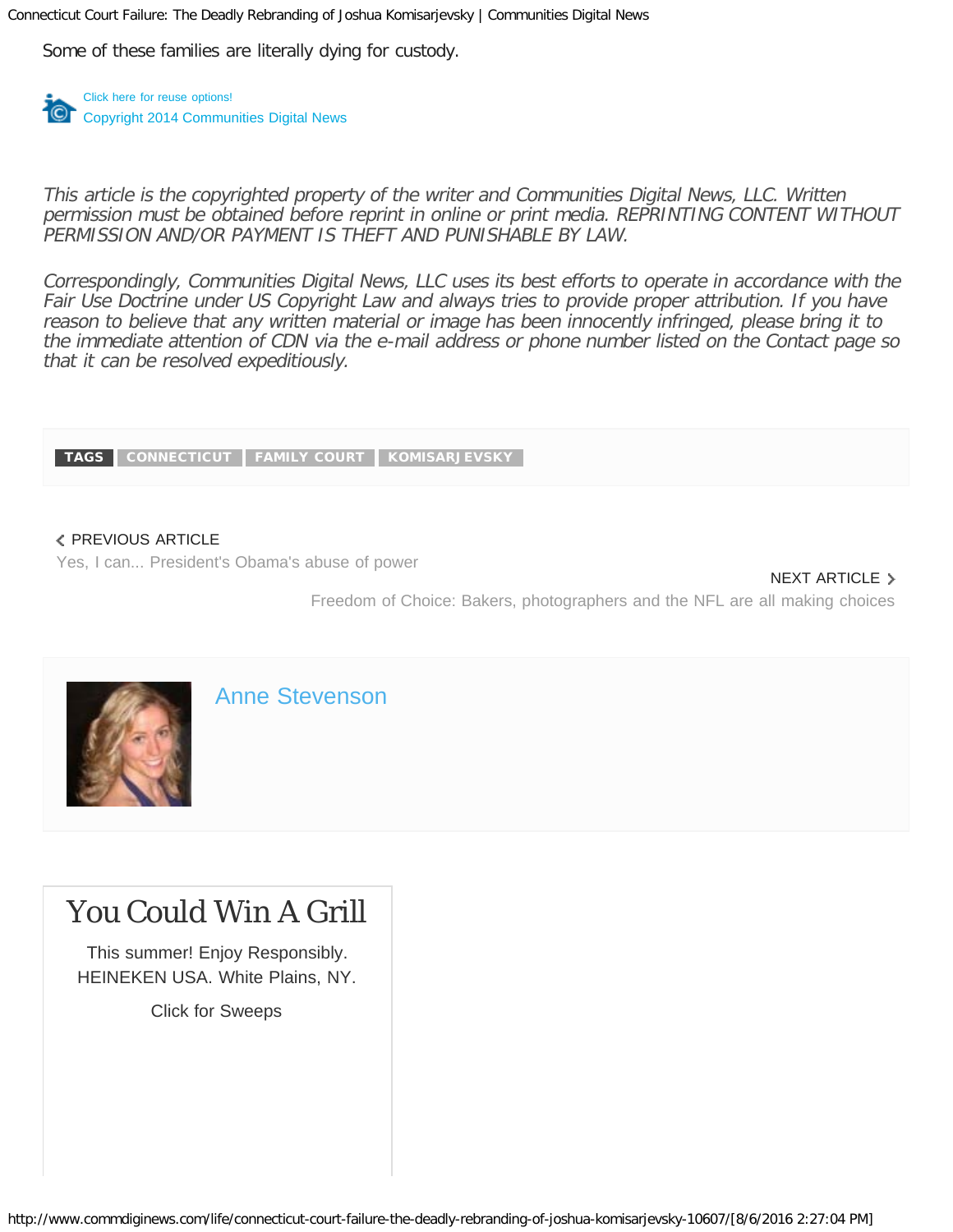### [Top Photo Galleries](http://www.commdiginews.com/category/photo-galleries/)



### [LIVE Stream: Trump Town Halls in Daytona Beach and Jacksonville, FL](http://www.commdiginews.com/politics-2/live-stream-trump-town-halls-in-daytona-beach-and-jacksonville-fl-68847/)

*Aug 3, 2016 0 666*

Watch the August 3, 2016 Donald J. Trump Florida Town Hall events via live stream here



[LIVE Stream: Gov. Mike Pence in Tucson and Phoenix, AZ today](http://www.commdiginews.com/photo-galleries/live-stream-gov-mike-pence-in-tucson-and-phoenix-az-today-68848/) *Aug 2, 2016*



[Quiz: News of the Last Week – July 24-30](http://www.commdiginews.com/photo-galleries/quiz-news-of-the-last-week-july-24-30-68789/) *Aug 1, 2016*



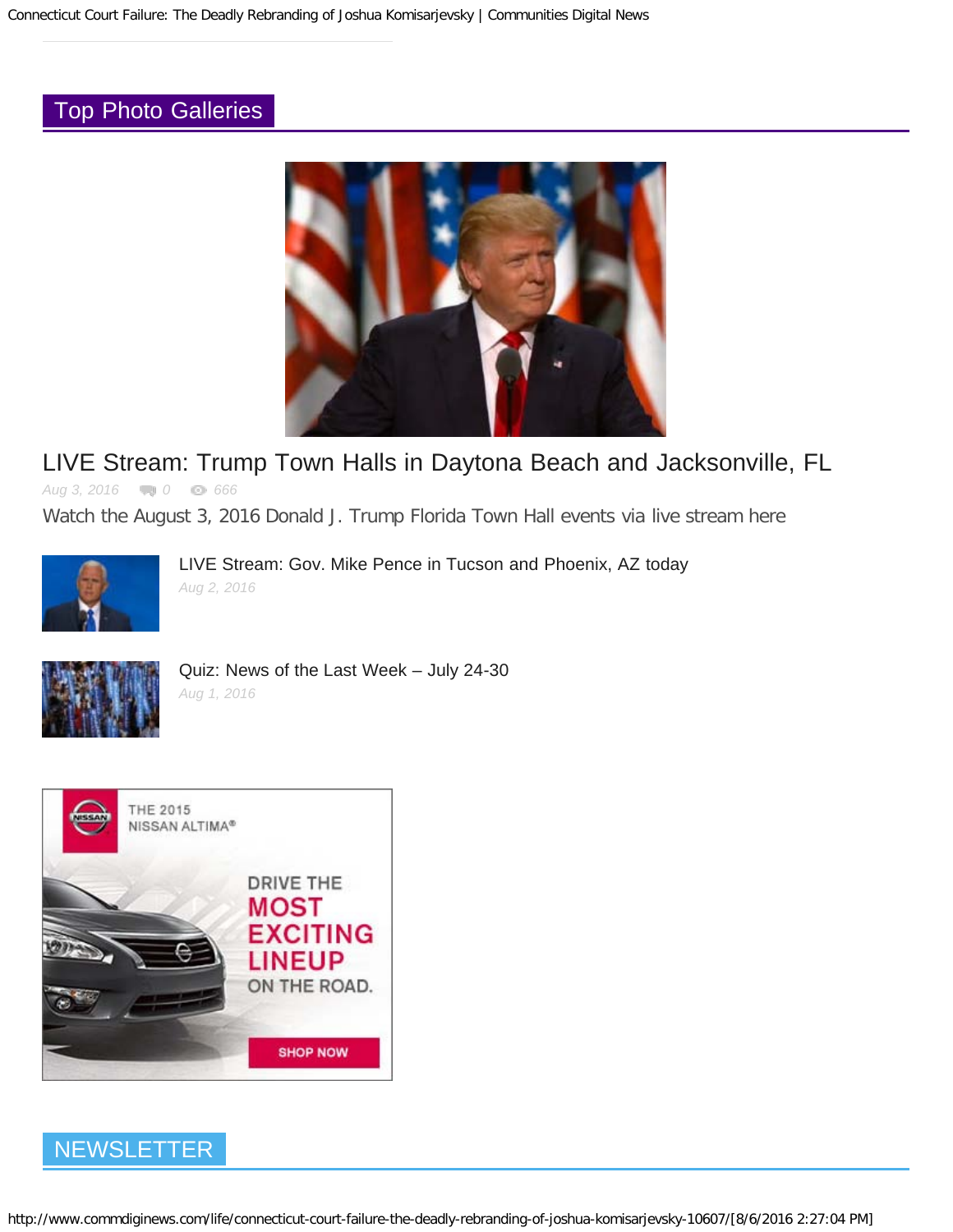| <b>Email address:</b> |  |  |  |  |
|-----------------------|--|--|--|--|
| Your email address    |  |  |  |  |
| <b>Zip Code:</b>      |  |  |  |  |
| Your zip code         |  |  |  |  |
| Sign up               |  |  |  |  |



### **Twitter**

[Tweets from https://twitter.com/CommDigiNews/lists/commdiginews-writers](https://twitter.com/CommDigiNews/lists/commdiginews-writers)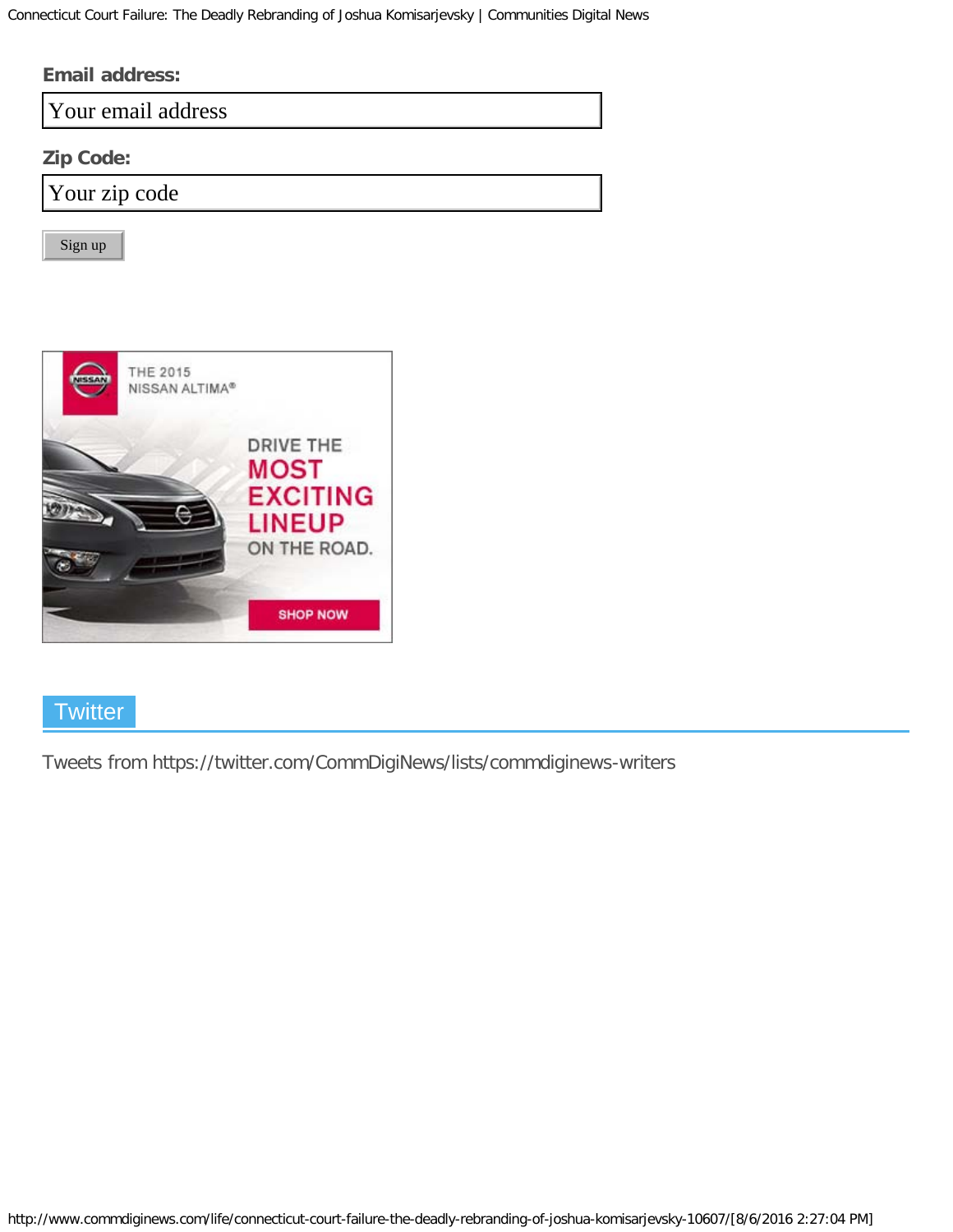# WHEN THEY'RE DEPLOYED THEY MAKE A DIFFERENCE.



### **Blogroll**

[At Your Home Familycare](http://www.atyourhomefamilycare.com/) [Atlanta Restaurant Blog](http://atlanta-restaurantblog.com/) [Hail Mary Food of Grace](http://www.marypaynemoran.com/) **[IMMedia](http://immediapr.com/)** [Instapundit](http://pjmedia.com/instapundit/) **[Lucianne](http://www.lucianne.com/)** [Media Kitty](http://mediakitty.com/) [Northern California Christian Science](http://www.norcalcs.org/) [Textarudo – Don't Text and Drive](http://www.textarudo.com/) [The Connor Post](http://connorpost.com/) [The Guardian](http://www.theguardian.com/) [The Magellan Travel Club](http://www.magellantravelclub.com/) [The Tygrrrr Express](http://tygrrrrexpress.com/) [The Voice of Liberty](http://www.thevoiceofliberty.us/) [Thoughts on Liberty](http://www.thoughtsonliberty.com/)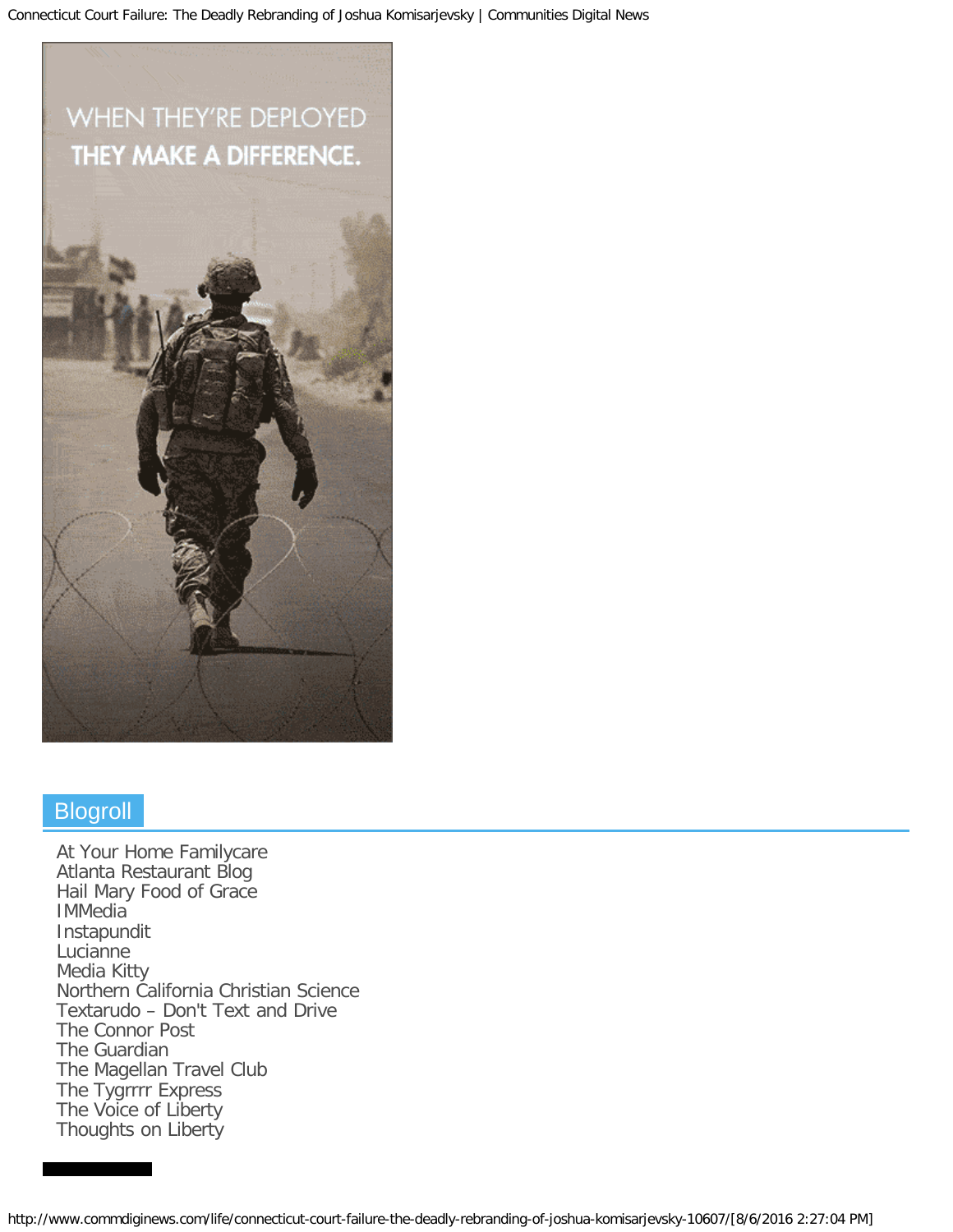

| Entertain Us              | 1769 |
|---------------------------|------|
| Life                      | 1651 |
| <b>Business and Money</b> | 1512 |
|                           |      |

http://www.commdiginews.com/life/connecticut-court-failure-the-deadly-rebranding-of-joshua-komisarjevsky-10607/[8/6/2016 2:27:04 PM]